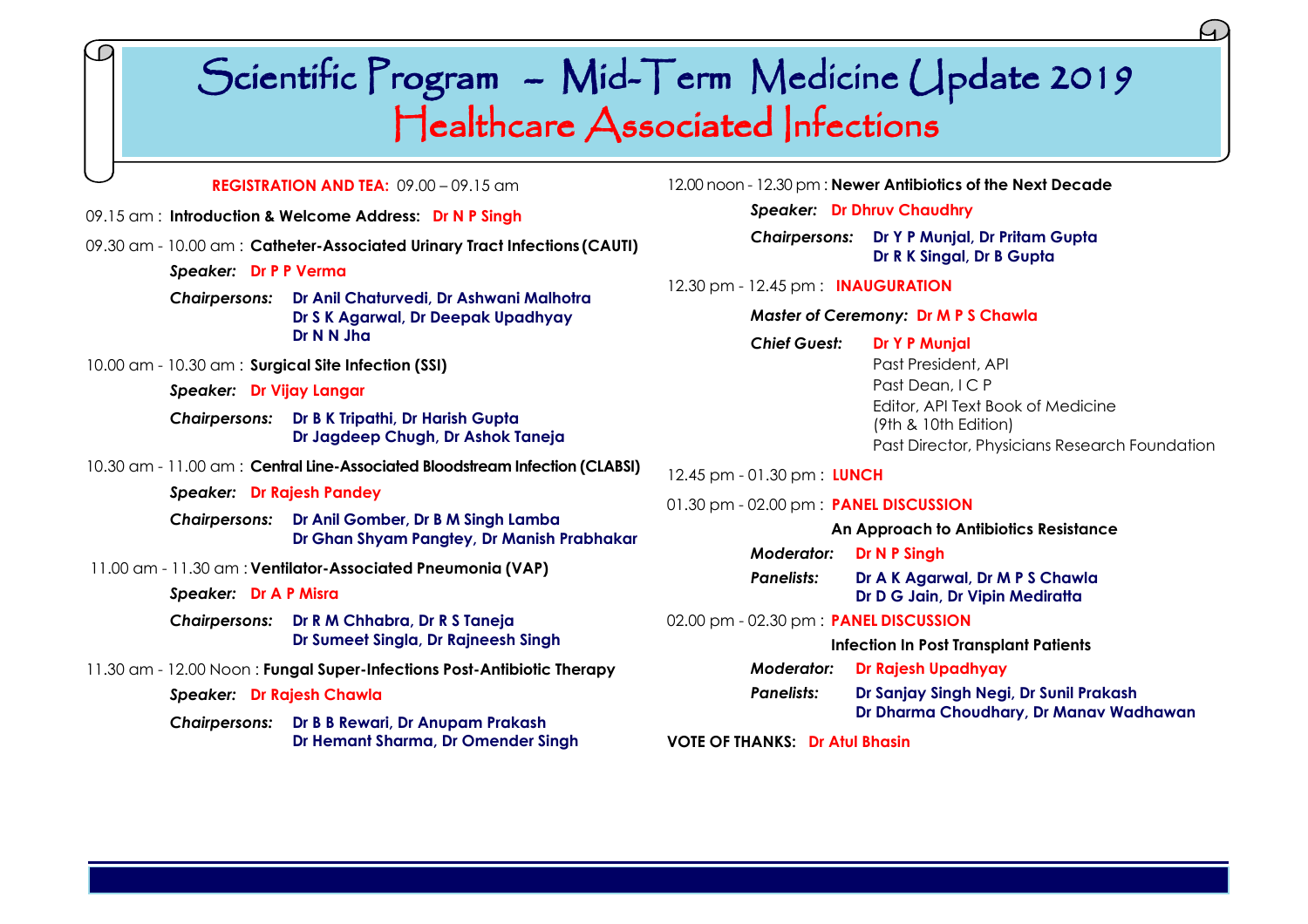# Association of Physicians of India Delhi State Chapter

**Mid-Term Medicine Update 2019 Healthcare Associated Infections**

# Organising Committee

### **Advisors**

| Dr Y P Munjal      | Dr A K Agarwal             | Dr R K Singal          |
|--------------------|----------------------------|------------------------|
| Dr Rajesh Upadhyay | Dr Rohini Handa            | <b>Dr Pritam Gupta</b> |
| Dr A K Gadpayle    | Dr B B Rewari              | Dr R M Chhabra         |
| Dr A P Misra       | Dr D G Jain                | Dr N P Singh           |
|                    | <b>Chief Co-ordinators</b> |                        |

| Ir Anupam Prakash Di    |  |
|-------------------------|--|
| <b>Dr Sumeet Singla</b> |  |
| Dr Atul Kakar           |  |

Dr Anupam Prakash Dr Vipin Mediratta Dr Anil Chaturvedi Dr A K Grover Dr S K Agarwal Dr Ghan Shyam Pangtey

Chairman, API-DSC Hony Gen Secy, API-DSC

Dr N P Singh Dr M P S Chawla 98684 46621 98681 03623

Org Secretary & Treasurer, API-DSC Mid-Term Medicine Update 2019

> Dr Atul Bhasin 98109 92345

Register Early by Returning the Enclosed Registration Form by March 17, 2019

### Address for Correspondence:

Dr Atul Bhasin, Organising Secretary & Treasurer API - Delhi State Chapter 1-C/22, New Rohtak Road, Karol Bagh, New Delhi-110005 Mob: 98109 92345 E-mail: dratulbhasin66@gmail.com Website: www.apidsc.com

# Association of Physicians of India Delhi State Chapter

# **Mid-Term Medicine Update 2019 Healthcare Associated Infections**



**Venue:**

**Shangri-La's Eros Hotel Ashoka Road, New Delhi**

### $\bullet$

**Sunday, March 24, 2019 9 am to 2.30 pm**

# **SCIENTIFIC PROGRAM**

+